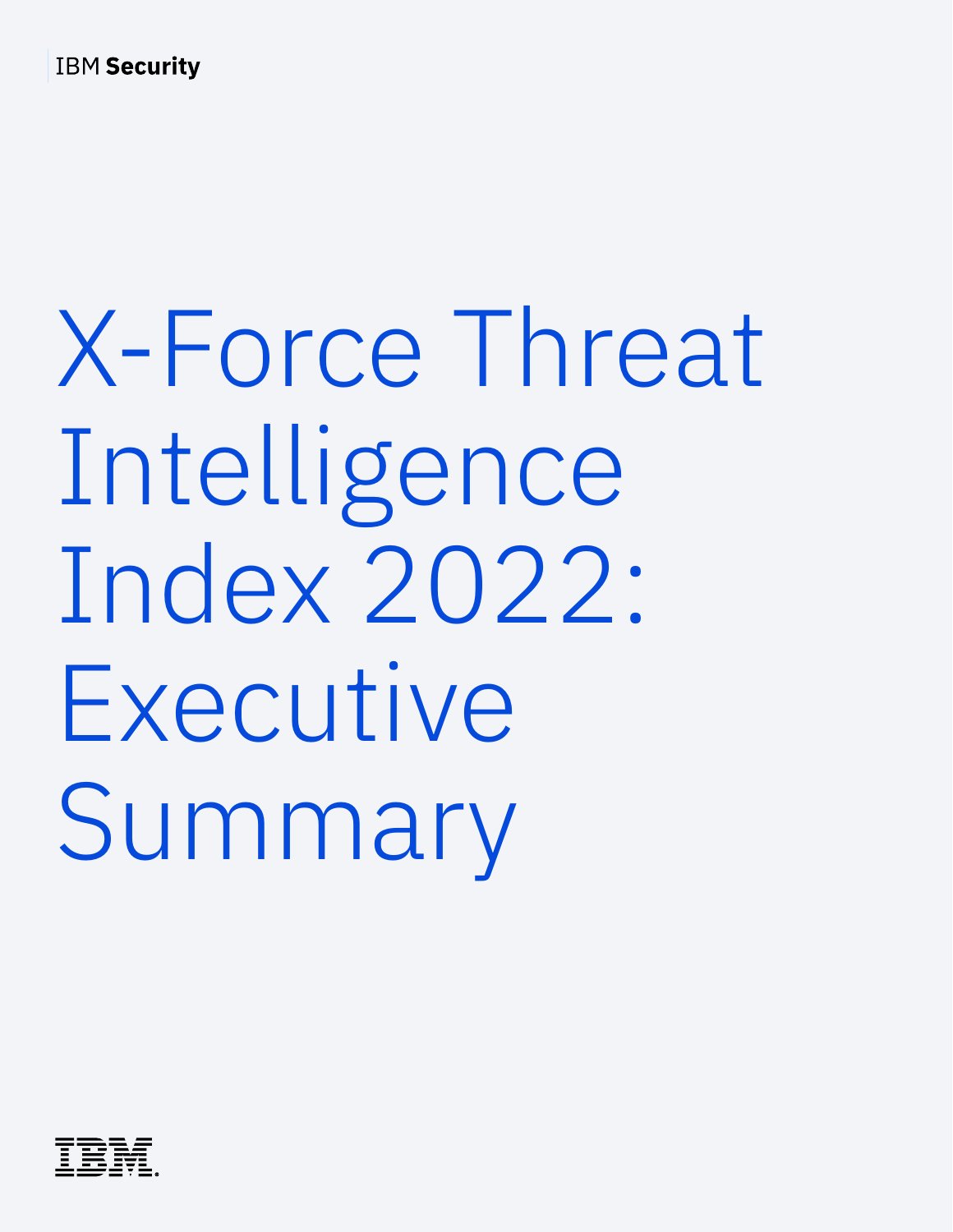### **Contents**

| Executive summary               | 03 |
|---------------------------------|----|
| Risk mitigation recommendations | 07 |
| About IBM Security X-Force      | 12 |
| Contributors                    | 14 |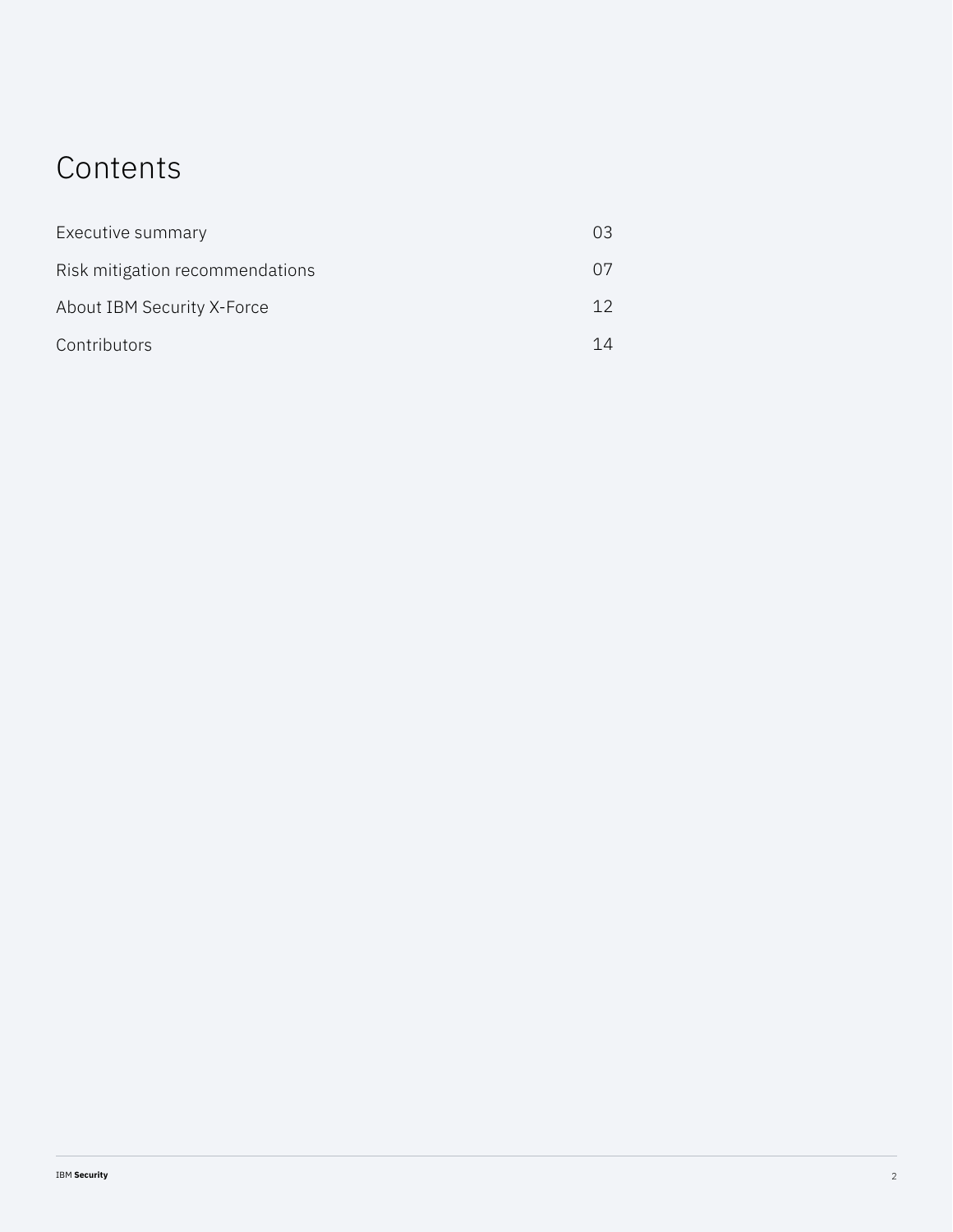The world continues to grapple with a lasting pandemic, shifts to work-from-home and back-to-office, and geopolitical changes spawning a constant drone of mistrust. All of this equates to chaos, and it is in chaos that cybercriminals thrive. In 2021, IBM Security® X-Force® saw how threat actors opportunistically used a shifting landscape to adopt tactics and techniques to successfully infiltrate organizations across the globe.

The IBM Security X-Force Threat Intelligence Index maps new trends and attack patterns we observed and analyzed from our data—drawing from billions of datapoints ranging from network and endpoint detection devices, incident response (IR) engagements, domain name tracking and more. This report represents the culmination of that research based on data collected from January to December 2021.

We offer these findings as a resource to IBM clients, researchers in the security industry, policy makers, the media and to the broader community of security professionals and business leaders.

Given the volatile landscape and the evolution of both threat types and threat vectors, you need threat intelligence insights to stay ahead of attackers and fortify your critical assets more than ever.

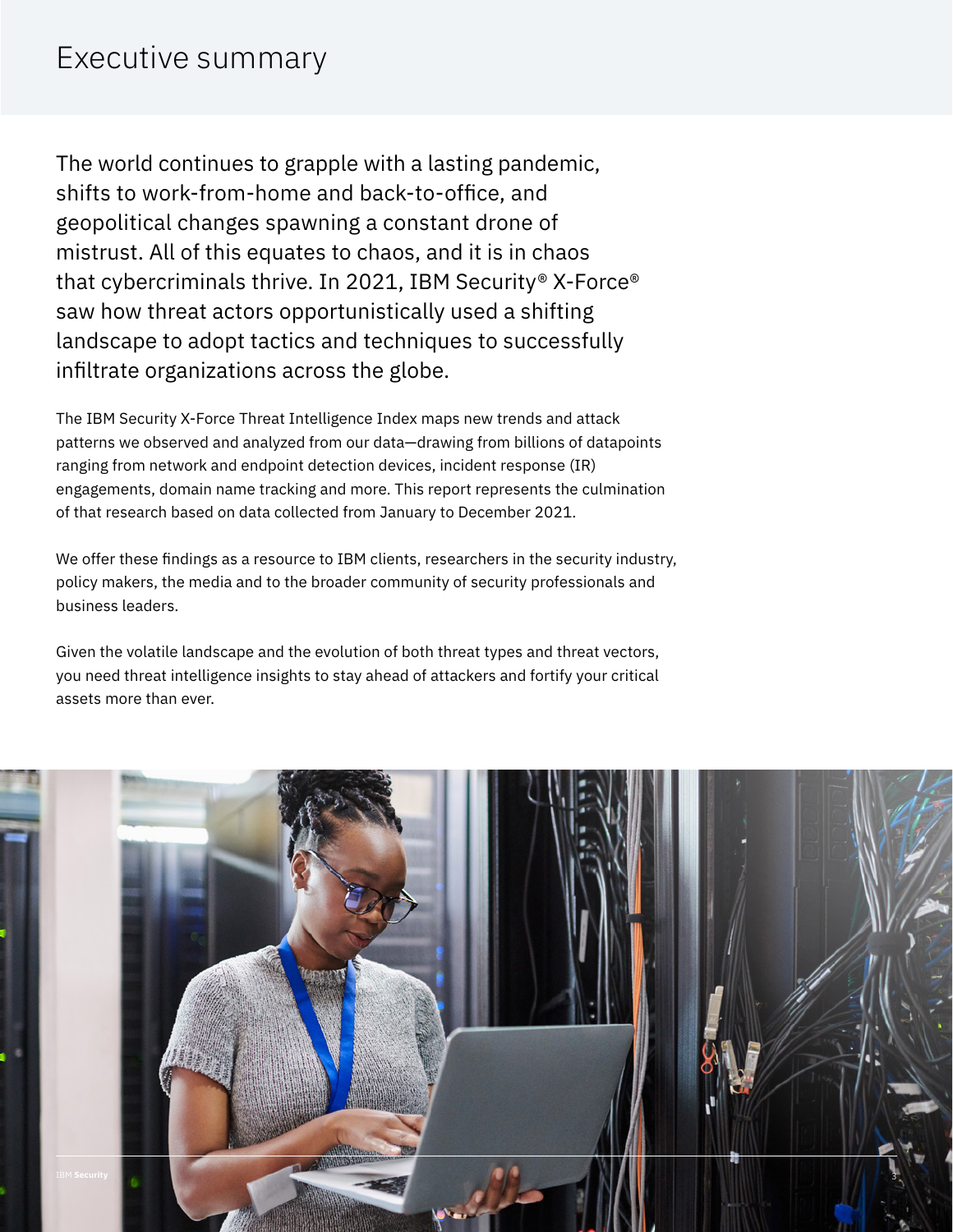### Report highlights

**Top attack type:** Ransomware was again the top attack type in 2021, although the percentage of attacks X-Force remediated that were ransomware decreased nearly 9% year-over-year. REvil—a ransomware type X-Force also refers to as Sodinokibi—was the most common ransomware strain X-Force observed for a second year, making up 37% of all ransomware attacks, followed by Ryuk at 13%. Law enforcement activity has probably been the primary force driving down ransomware and IoT botnet attacks in 2021, but this does not preclude a potential resurgence in 2022.

**Supply chain vulnerabilities:** Supply chain security was pushed to the forefront of government and policymakers' attention, with the Biden administration's executive order on cybersecurity, and guidance from the U.S. Department of Homeland Security, CISA, and NIST doubling down on zero trust guidance. These guidelines put a spotlight on vulnerabilities and trusted relationships. Vulnerability exploitation was the top initial attack vector in manufacturing, an industry grappling with the effects of supply chain pressures and delays.

**Most phished brands:** X-Force closely tracked how cybercriminals are using phishing kits throughout 2021, and our research revealed that Microsoft, Apple and Google were the top three brands criminals attempted to mimic. These mega brands were used repeatedly in phishing kits, with attackers likely seeking to capitalize on their popularity and the trust many consumers place in them.

**Top threat groups:** Suspected Iranian nation-state threat actor ITG17 (MuddyWater), cybercriminal group ITG23 (Trickbot), and Hive0109 (LemonDuck) were some of the most active threat groups X-Force intelligence analysts observed in 2021. Threat groups worldwide were seeking to augment their prowess and infiltrate more organizations. Malware they used was embedded with greater defense-evasion techniques, in some cases hosted via cloud-based messaging and storage platforms to get through security controls. These platforms were abused to hide command and control communication in legitimate network traffic. Threat actors also continued to develop Linux versions of malware, to enable them to cross over to cloud environments more easily.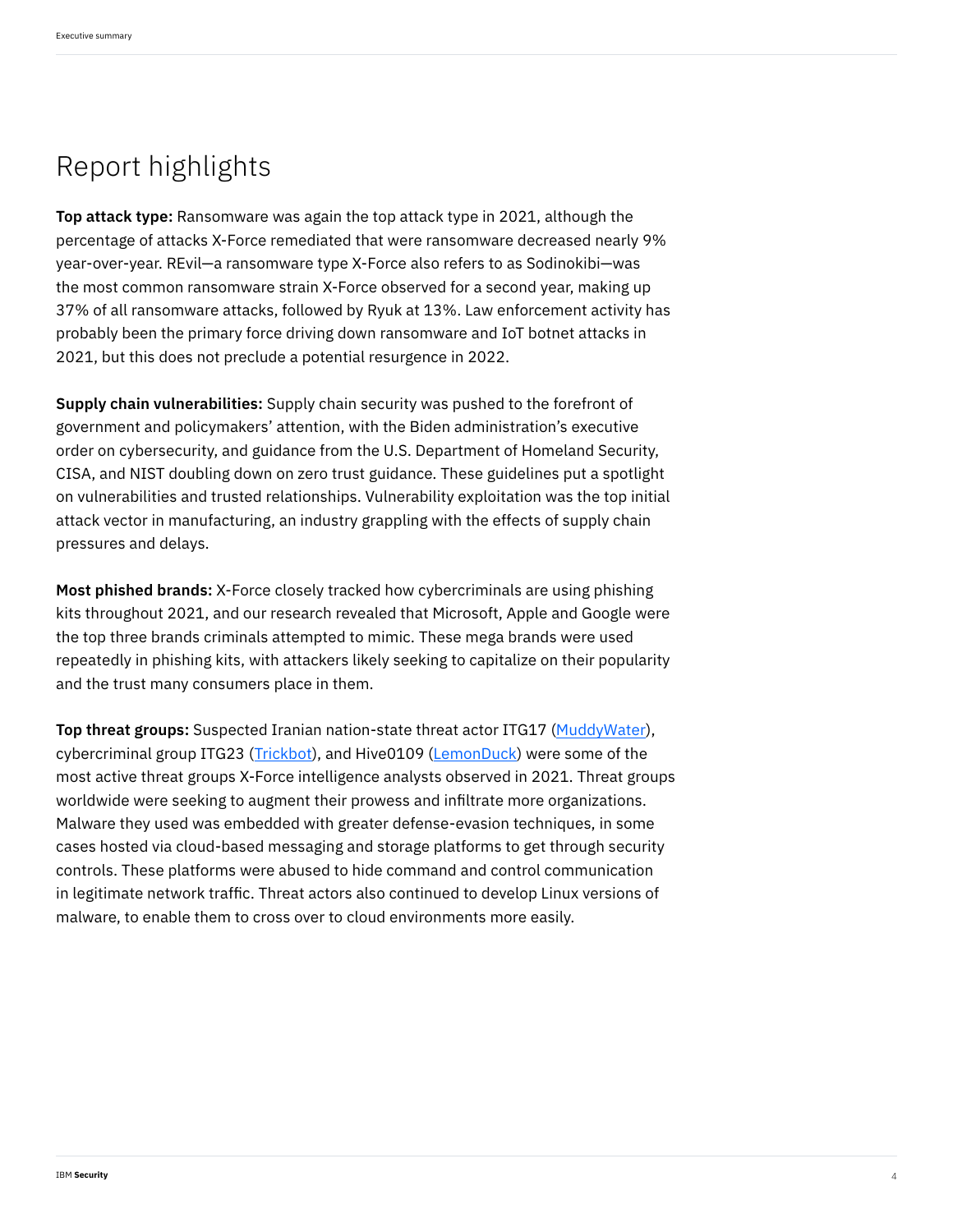### Key stats

# 21%

#### **Ransomware share of attacks**

Ransomware was the number one attack type observed by X-Force last year, decreasing to 21% of attacks from 23% in the previous year. REvil ransomware actors (aka Sodinokibi) were responsible for 37% of all ransomware attacks.

# 17 months

#### **Average time before a ransomware gang rebrands or shuts down**

Ransomware gangs studied by X-Force had an average lifespan of 17 months before rebranding or disbanding. REvil, one of the most successful gangs, shut down in October 2021 after 31 months (two and a half years).

# 41%

#### **Percentage of attacks exploiting phishing for initial access**

Phishing operations emerged as the top pathway to compromise in 2021, with 41% of incidents X-Force remediated using this technique to gain initial access.

# 33%

### **Increase in the number of incidents caused by vulnerability exploitations from 2020 to 2021**

Four out of the top five vulnerabilities exploited in 2021 were new vulnerabilities, including the Log4j vulnerability CVE-2021-44228—which was ranked number two, despite only being disclosed in December.

# 3X

#### **Click effectiveness for targeted phishing campaigns that add phone calls**

The click rate for the average targeted phishing campaign was 17.8%, but targeted phishing campaigns that added phone calls (vishing or voice phishing) were three times more effective, netting a click from 53.2% of victims.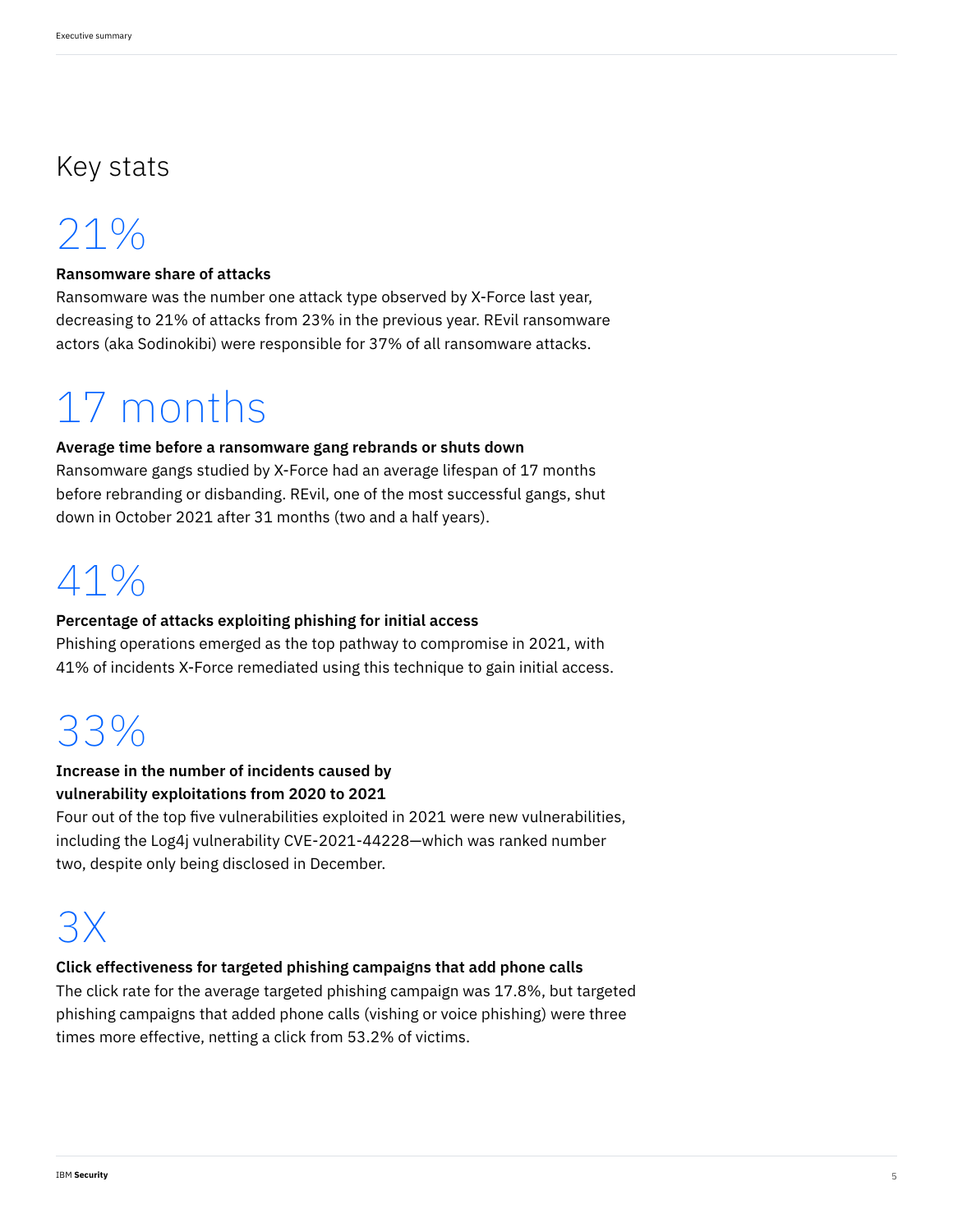# 146%

#### **Increase in Linux ransomware with new code**

The percentage of Linux ransomware with unique (new) code increased year-over-year by 146%, according to Intezer, indicating an increase in the level of Linux ransomware innovation.

# #1

#### **Manufacturing industry rank for attacks**

Manufacturing replaced financial services as the top attacked industry in 2021, representing 23.2% of the attacks X-Force remediated last year. Ransomware was the top attack type, accounting for 23% of attacks on manufacturing companies.

### 61%

#### **Manufacturing share of compromises on OT-connected organizations**

Sixty-one percent of incidents at OT-connected organizations last year were in the manufacturing industry. In addition, 36% of attacks on OT-connected organizations were ransomware.

# 2,204%

#### **Increase in reconnaissance against OT**

Attackers increased their reconnaissance of SCADA Modbus OT devices accessible via the internet by 2,204% between January and September 2021.

## 74%

#### **Share of IoT attacks originating from Mozi botnet**

In 2021, attacks against IoT devices originated from the Mozi botnet 74% of the time.

# 26%

#### **Share of global attacks that targeted Asia**

Twenty-six percent of all attacks had targets in Asia in their crosshairs. Asia was the most attacked geography of 2021.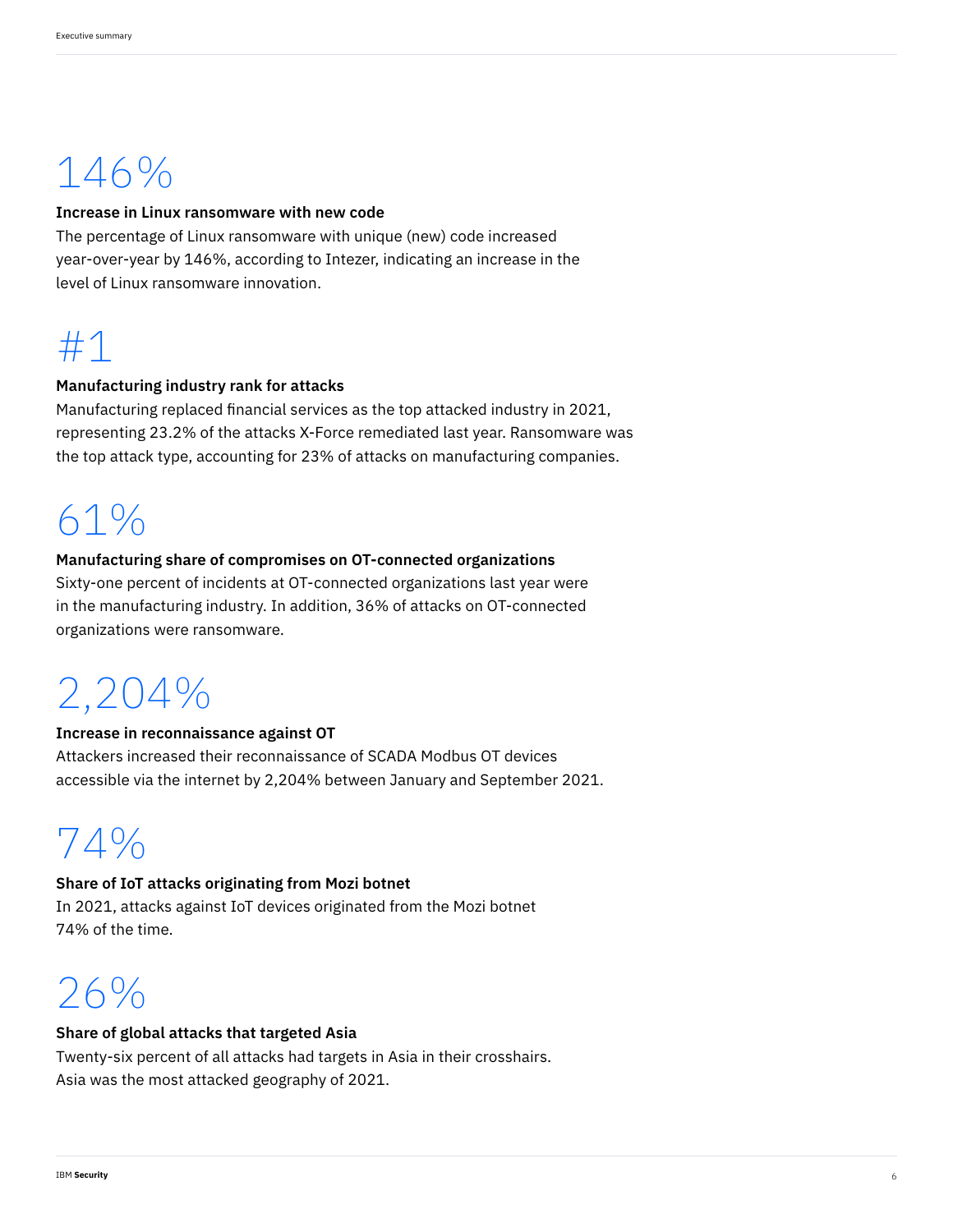The threats we have presented in this report have the potential to cause concern, as the report underscores the grave and increasing threat from ransomware, renewed threats from BEC and phishing, and highlights several zero-day exploits threat actors have exploited over the past year. However, our intention is for this information to empower organizations as they better understand the current threat landscape, and help build confidence in the actions they need to take to combat these threats.

Some security principles X-Force has found helpful in combating today's cyber threats include a zero trust approach, automation of incident response, and extended detection and response capabilities.

### Zero trust assists in decreasing risk of top attacks

Zero trust is a paradigm shift, a new way of approaching security problems, that assumes a breach has already happened and aims to increase the difficulty for an attacker to move throughout a network. At its core is understanding where critical data resides and who has access to this data, and creating robust verification measures throughout a network to ensure only the right individuals are accessing that data in the right way.

Research by X-Force threat researchers confirms that principles related to a zero trust approach—to include implementation of MFA and the principle of least privilege—have the potential to decrease organizations' susceptibility to the top attack types identified in this report, particularly ransomware and BEC.

Applying the principle of least privilege to domain controllers and domain administrator accounts in particular can increase barriers for ransomware actors, as many of these actors seek to deploy ransomware to a network from a compromised domain controller. In addition, implementing MFA increases the difficulty for cybercriminals seeking to take over email accounts by requiring that they provide further authentication beyond stolen credentials.

Learn more about how to build a zero trust approach

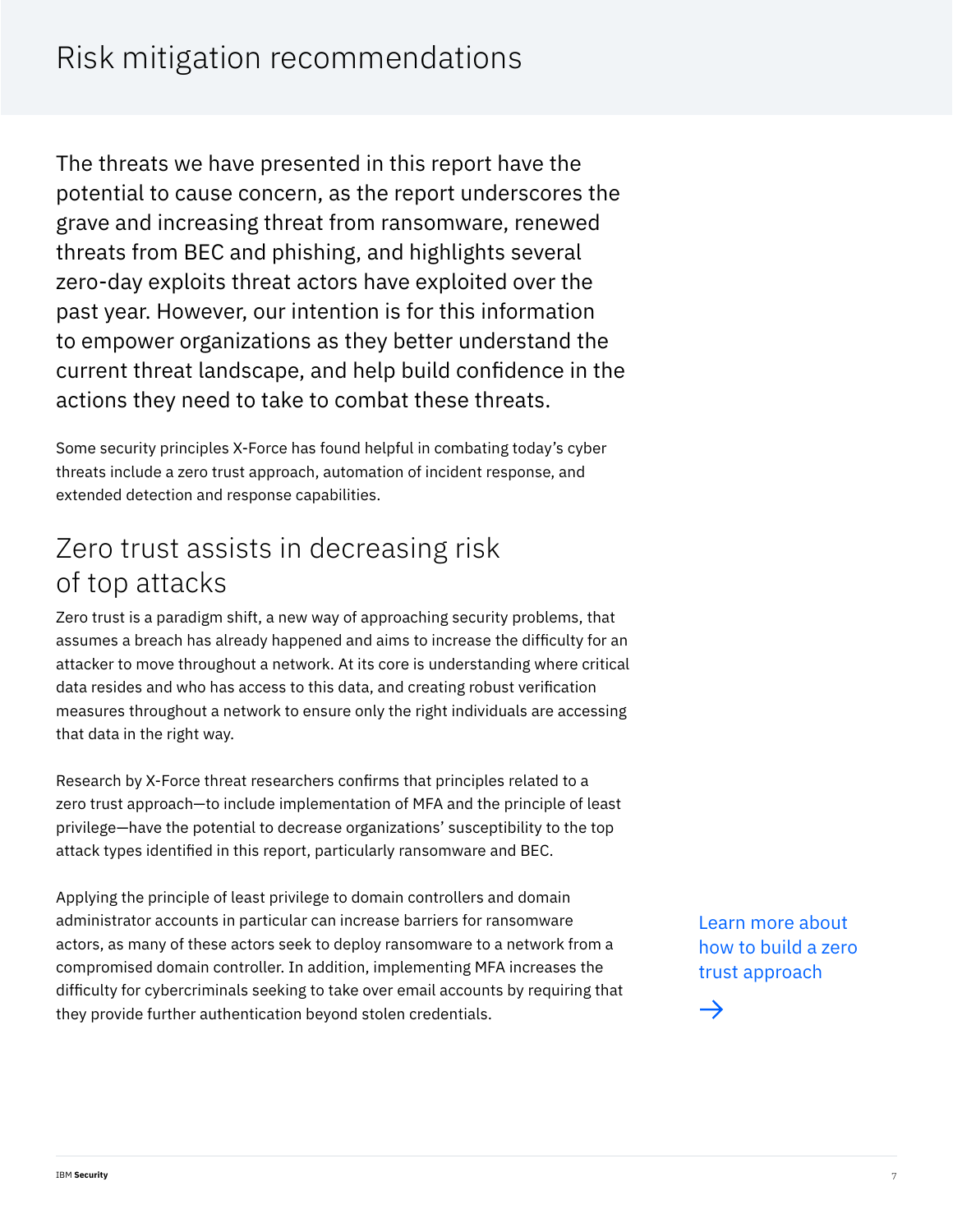### Security automation enhances incident response

The X-Force incident response team addresses hundreds of incidents every year, in a variety of geographies, assisting in-house incident response analysts and addressing a range of attack types. Speed is of the essence, whether that means identifying and eradicating threat actors before they can deploy ransomware on a network, or quickly and efficiently resolving issues to create bandwidth for the next incident. In this fast-paced environment, security automation is key outsourcing to machines tasks that might take a human analyst or team hours, and identifying mechanisms for improving workflows.

In mid-2021, IBM donated a threat hunting automation tool to the Open Cybersecurity Alliance, aimed at assisting security operations center (SOC) analysts to quickly conduct forensic investigations and address cyber incidents. In addition, the X-Force IR team uses IBM Security QRadar SOAR to enhance its incident response capabilities.

Learn more about IBM's incident response services

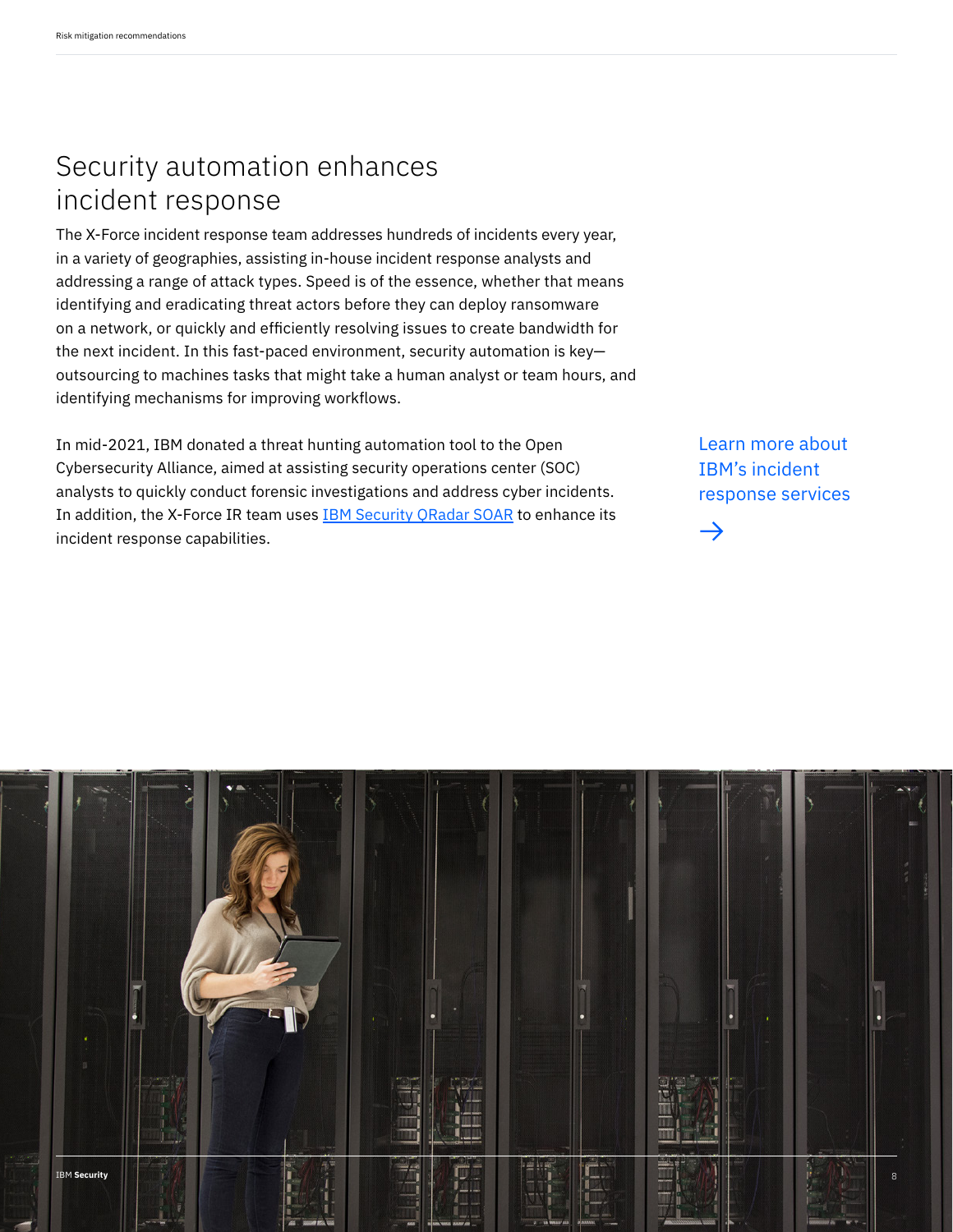### Extended detection and response provides a significant advantage over attackers

Detection and response technologies—particularly when several different solutions are combined into an extended detection and response (XDR) solution provide organizations with a significant advantage in identifying and eradicating attackers from a network before they are able to reach the final stage of their attack, such as ransomware deployment or data theft.

In multiple instances, when the X-Force IR team has deployed an endpoint detection and response (EDR) or XDR solution on a client's network, IR has immediately gained additional insight that has assisted in identifying attacker activities and quickly addressed them. XDR technologies are probably helping to drive the increase in server access and other attack types X-Force observes that indicate an attacker was identified and stopped before the operation could achieve its intended conclusion.

Learn more about IBM Security QRadar XDR

 $\rightarrow$ 

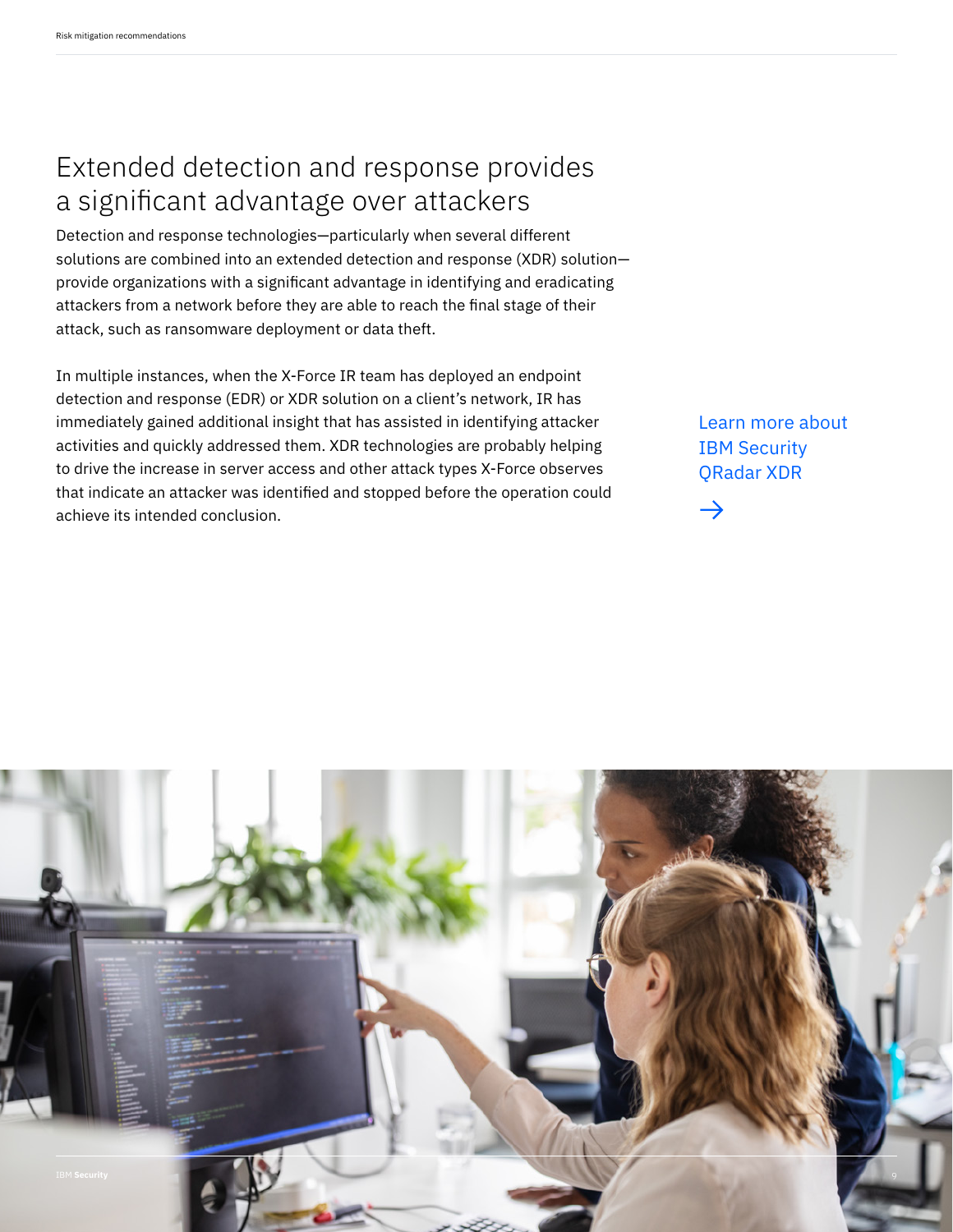### Recommendations

The following recommendations include specific actions organizations can take to better secure their networks against the threats presented in this report.

**Develop a response plan for ransomware.** Every industry and every geography is at risk of a ransomware attack, and how your team responds in the critical moment can make all the difference in the amount of time and money lost in a response.

- Include in your response plan immediate containment actions, what stakeholders and law enforcement officials should be informed, how your organization will safely store and restore from backups, and an alternate location from where critical business functions can be run during remediation.
- Include in your plan a scenario of data theft and leak as part of the ransomware attack—this is a very common tactic used today, seen in a very high percentage of ransomware attacks X-Force remediates.
- Use ransomware drills to also think through whether your organization would pay a ransom and what factors would alter your calculus for that decision.
- Ensure your ransomware response plan includes a specific contingency for a cloud-related incident, as it may require additional tools and skills.
- Avoid data corruption due to malware or ransomware attacks with flash storage solutions that help prevent data loss, promote operational continuity, and lower infrastructure costs.
- X-Force's Definitive Guide to Ransomware gives additional detailed advice on how to respond to a ransomware attack. X-Force's incident response team can also conduct a ransomware readiness assessment for your organization to help build and test a ransomware incident response plan. The X-Force Command Center similarly prepares organizations for a ransomware attack, taking into account both the business and technical response required.

#### **Implement multifactor authentication on every remote access point into a network.**

X-Force has observed more organizations implementing MFA more successfully than ever before. This is literally altering the threat landscape, forcing threat actors to find new ways of compromising networks rather than leveraging stolen credentials, and decreasing the effectiveness of email takeover campaigns.

- MFA can decrease the risk of several different attack types, including ransomware, data theft, BEC, and server access.
- In addition, identity and access management technologies are making MFA implementation easier every year—both for implementation teams and for end-users.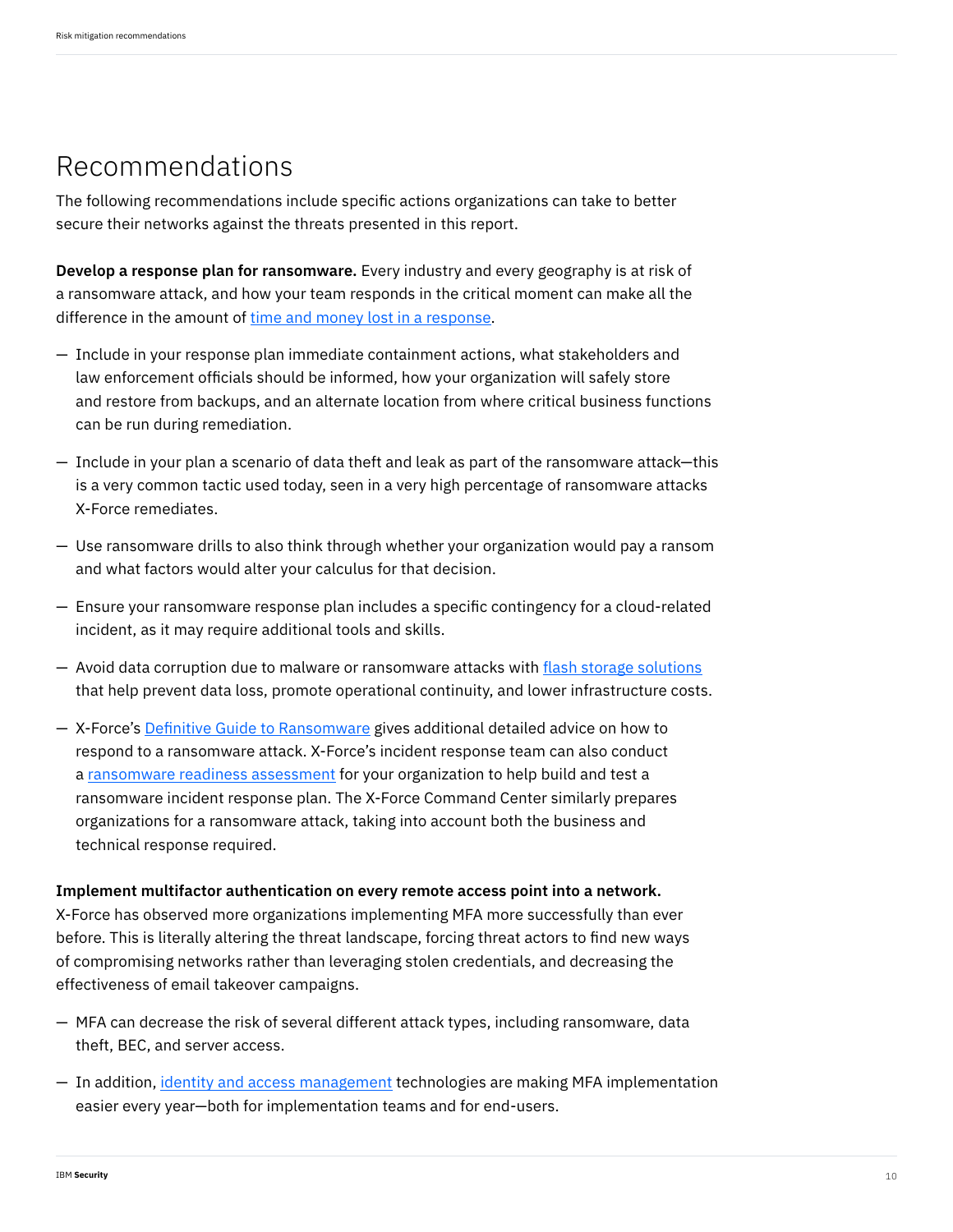**Adopt a layered approach to combat phishing.** Unfortunately, there is no one tool or solution that will prevent all phishing attacks today, and threat actors continue to refine social engineering and anti-malware detection techniques to circumvent established controls. Thus, we recommend implementing several layers of solutions that have a higher chance of catching phishing emails.

- First, effective user awareness and education is key and should include real-world examples.
- Second, employ an email software security solution to put a machine to the task of identifying and filtering out malicious messages.
- Third, implement several defenses that can help to catch malware or lateral movement quickly should a phishing email slip through, including behavioral-based anti-malware detection, endpoint detection and response (EDR), intrusion detection and prevention solutions (IDPS), and a security information and event management (SIEM) system.

**Refine and mature your vulnerability management system.** Vulnerability management is an art—from identifying which vulnerabilities are most applicable to your organization's network architecture, to identifying how to deploy them without breaking anything in the process.

- Having a team dedicated to vulnerability management and making sure this team is well-resourced and supported can make all the difference in ensuring your network is protected from potential vulnerability exploitation.
- We recommend prioritizing any of the vulnerabilities mentioned in this assessment that are applicable to your organization.
- IBM's X-Force Exchange also includes a repository of vulnerabilities and associated criticality levels to assist you in identifying vulnerabilities of most concern, and X-Force Red can provide specialized vulnerability scanning and management services.

Learn more from the full report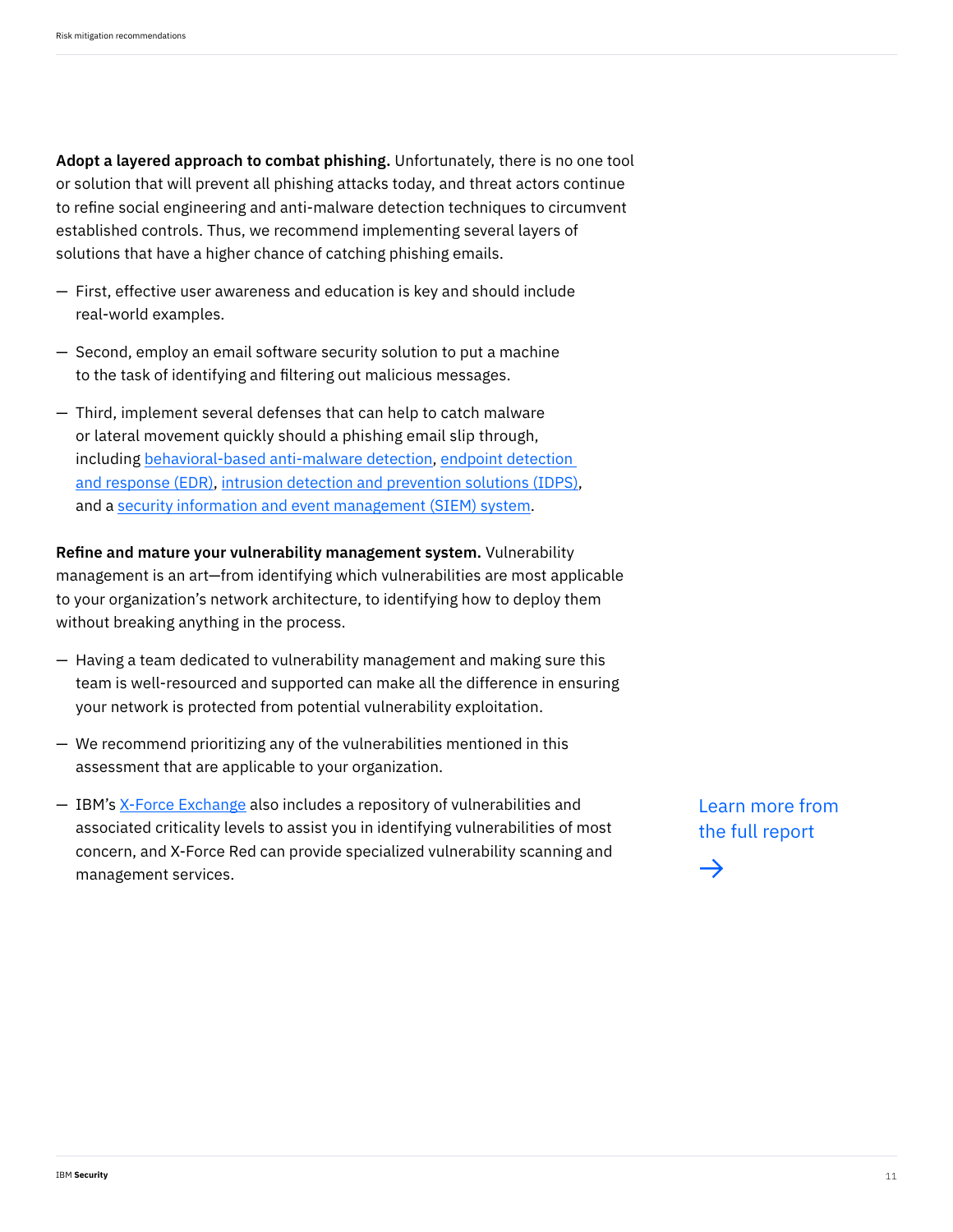### About IBM Security X-Force

IBM Security X-Force is a threat-centric team of hackers, responders, researchers and analysts. Our portfolio includes offensive and defensive products and services, fueled by a 360-degree view of threats. With X-Force as your security partner, you can affirm with confidence that the likelihood and impact of a data breach are minimal.

IBM Security X-Force Threat Intelligence combines IBM security operations telemetry, research, incident response investigations, commercial data, and open sources to aid clients in understanding emerging threats and quickly making informed security decisions.

Additionally, the X-Force Incident Response team provides detection, response, remediation, and preparedness services to help you minimize the impact of a data breach.

X-Force combined with the IBM Security Command Center experiences trains your team—from analysts to the C-suite—to be ready for the realities of today's threats. X-Force Red, IBM Security's team of hackers, provides offensive security services, including penetration testing, vulnerability management and adversary simulation.

Throughout the year, IBM X-Force researchers also provide ongoing research and analysis in the form of blogs, white papers, webinars and podcasts, highlighting our insight into advanced threat actors, new malware, and new attack methods. In addition, we provide a large body of current, cutting-edge analysis to subscription clients through our X-Force Threat Intelligence solutions.

Schedule a consultation with one of our X-Force experts

 $\rightarrow$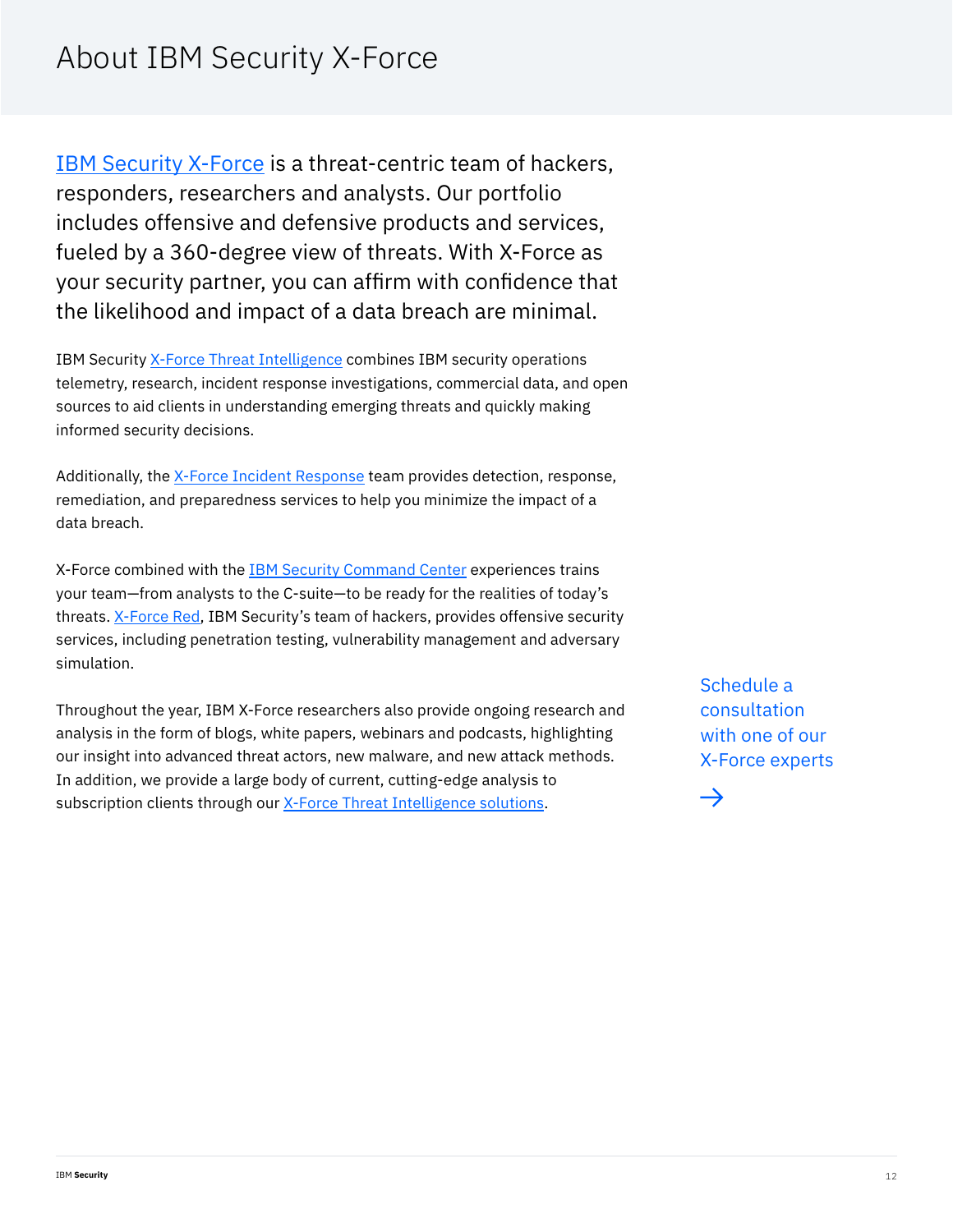### About IBM Security

IBM Security works with you to help protect your business with an advanced and integrated portfolio of enterprise security products and services, infused with AI and a modern approach to your security strategy using zero trust principles—helping you thrive in the face of uncertainty. By aligning your security strategy to your business; integrating solutions designed to protect your digital users, assets, and data; and deploying technology to manage your defenses against growing threats, we help you to manage and govern risk that supports today's hybrid cloud environments.

Our new modern, open approach, the IBM Cloud Pak for Security platform, is built on RedHat Open Shift and supports today's hybrid multicloud environments with an extensive partner ecosystem. Cloud Pak for Security is an enterprise-ready containerized software solution that enables you to manage the security of your data and applications—by quickly integrating your existing security tools to generate deeper insights into threats across hybrid cloud environments—leaving your data where it is, allowing easy orchestration and automation of your security response.

For more information, please check out www.ibm.com/security or visit the IBM Security Intelligence blog.